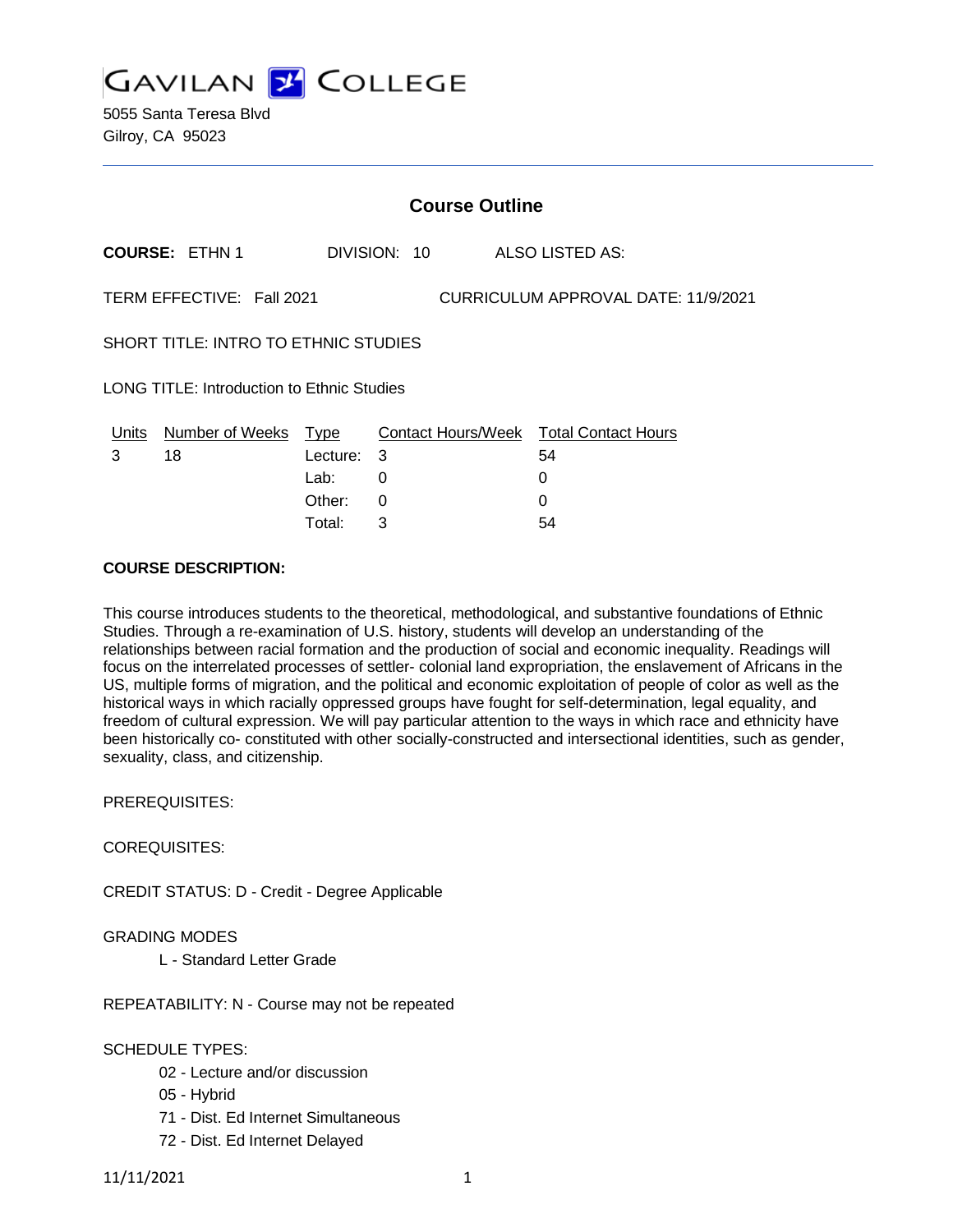# **STUDENT LEARNING OUTCOMES:**

By the end of this course, a student should:

1. Define Ethnic Studies, its origins in the United States, and its evolution.

2. Analyze the development and dynamics of racialization and gendering as they have been impacted by law, science, economics, education, politics, and social justice movements.

3. Analyze specific structures, events, and processes, both oppressive and libratory, that have formatively contributed to racial identity formation within the U.S. context.

### **COURSE OBJECTIVES:**

1. Demonstrate active engagement with anti-racist issues, practices and movements to build a diverse, just, and equitable society beyond the classroom.

2. Describe how struggle, resistance, social justice, solidarity, and liberation as experienced by communities of color are relevant to current issues.

3. Critically discuss the intersection of race and ethnicity with other forms of difference affected by hierarchy and oppression, such as class, gender, sexuality, religion, spirituality, national origin, immigration status, ability, and/or age.

4. Analyze and articulate concepts of ethnic studies, including but not limited to race and ethnicity, racialization, equity, ethno-centrism, eurocentrism, white supremacy, self-determination, liberation, decolonization and anti-racism.

5. Apply theory to describe critical events in the histories, cultures, and intellectual traditions, livedexperiences and social struggles of African Americans, Latina/o Americans, Asian Americans and/or Native Americans with a particular emphasis on agency and group-affirmation.

#### **CONTENT, STUDENT PERFORMANCE OBJECTIVES, OUT-OF-CLASS ASSIGNMENTS**

Curriculum Approval Date: 11/9/2021

3 hrs: Introduction to Ethnic Studies

The socially-constructed nature of race, gender, ethnicity, and nationality

 Relationships between U.S. racial formations and labor-capital relations during the 19th and early 20th centuries

The formation of Ethnic Studies during the Civil Rights Movement

6 hrs: Indigeneity and settler colonialism

Indigeneity as a political concept

Distinctions between settler colonialism and franchise colonialism

Early interactions between Indigenous peoples and European settlers in the Americas

6 hrs: Enslavement and African American resistance

Concepts of natal alienation and social death as definitive components of slavery

Slavery and the slave trade as foundational to the 19th century market revolution

Gender and sexuality within the context of chattel slavery

Cultural, political, and physical resistance to enslavement

6 hrs: Race and gender on the frontier: Manifest destiny and manifest domesticity

Manifest Destiny as a racialized project

 Relationships between the project of Manifest Destiny and the reification of normative gender and sexuality

 Changing constructions of race and gender during the period of westward expansion, the Anglo expropriation of

Mexican land, and the aftermath of the Treaty of Guadalupe-Hidalgo

Ideologies of gender and sexuality within the construction of the "Chinese problem"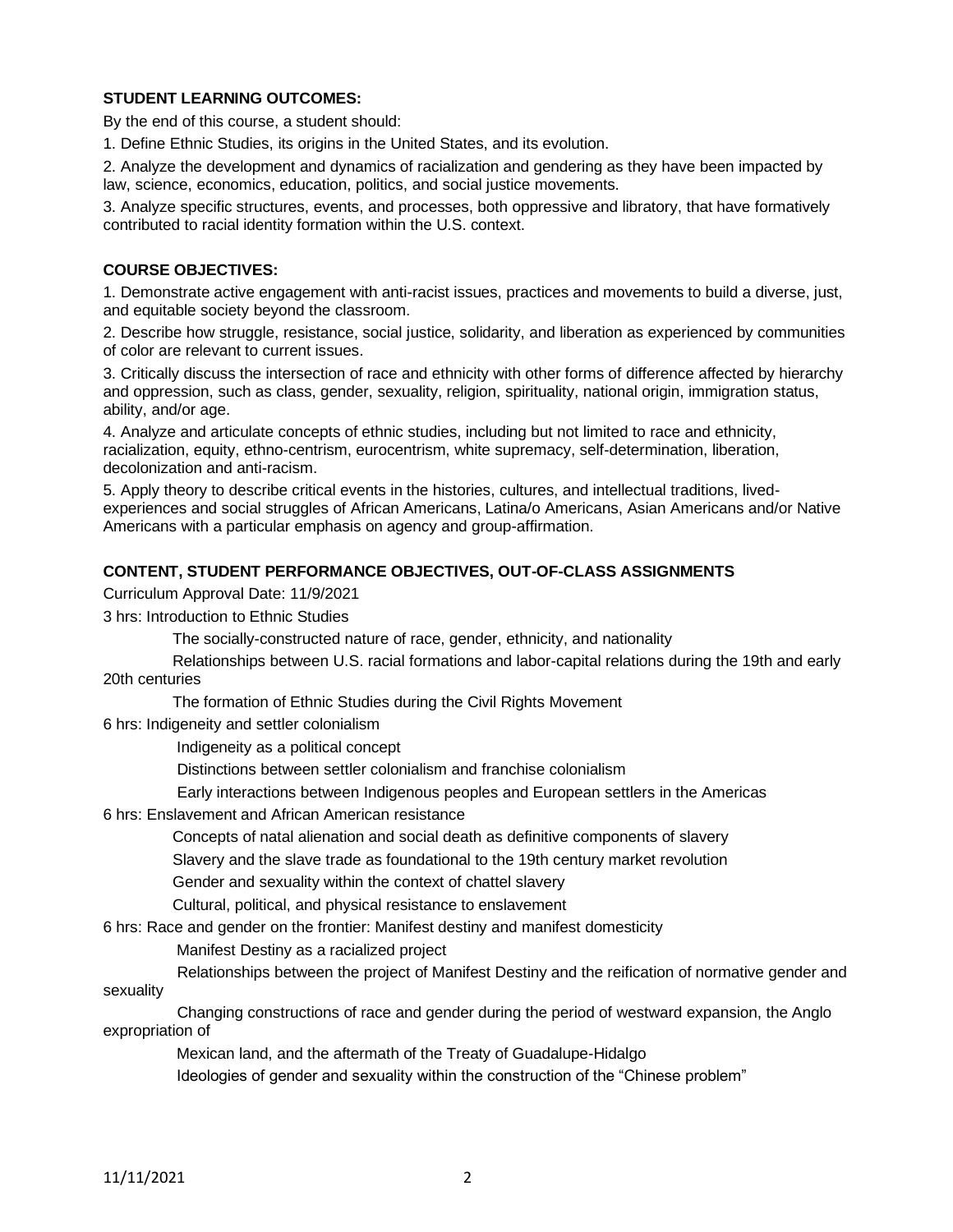4 hrs: Relationship Between the Law and the Social Construction of Race and Whiteness

Naturalization Act of 1790--whiteness as a requirement of citizenship

 Racial prerequisite cases (Ozawa, Think, In re Ah Yup, Wong Kim Ark) determining citizenship rights based on "common

knowledge," "scientific," or politically determined definitions of whiteness

The social ramifications of the changing legal determinations of whiteness

3 hrs: Scientific racism and sexual normativity

19th century scientific racism – racial taxonomy, craniometry, comparative anatomy, etc.

Early sexology and heteronormativity as a subfield of scientific racism

**Eugenics** 

 Role of scientific racism in U.S. immigration law – e.g, in the Immigration Act of 1924 (Johnson-Reed Act)

6 hrs: Land, labor, and citizenship after the frontier

Allotment and blood quantum as settler-colonial technologies

 Racialized and gendered dimensions of labor organizing in the early decades of the 20th century Migration, nationalism, and racism

"Repatriation" and the militarization of the U.S.-Mexico border

6 hrs: Race and gender after WWII

Sexual and labor exploitation of people of color

 Anti-black and brown educational, economic, and legal policies; racialized mass incarceration Racial triangulation and the model minority myth

6 hrs: Identity Formation

 Impact of oppression and internalized oppression on individual and group identity; othering Self-determination of claiming/changing ethnic/racial group identifiers

 Cultural expression through art, literature, music and theater as part of identity creation and assertion

6 hrs: Seeking solidarity: the politics of coalition

 Centering intersectional and relational perspectives in the analysis of racial liberation movements Coalition-building in contemporary social justice movements

The continued role of Ethnic Studies

2 hrs: Final exam

### **METHODS OF INSTRUCTION:**

The course may include the following: lecture, discussion, small group work on conceptual problems, field work, guest speakers, and film and video presentations.

### **OUT OF CLASS ASSIGNMENTS:**

Required Outside Hours: 30 Assignment Description: Written or Creative Assignments (e.g. response papers, reading reflections, and/or journals) Required Outside Hours: 50 Assignment Description: Assigned readings. Required Outside Hours: 28 Assignment Description: Group project, research paper, or other creative work.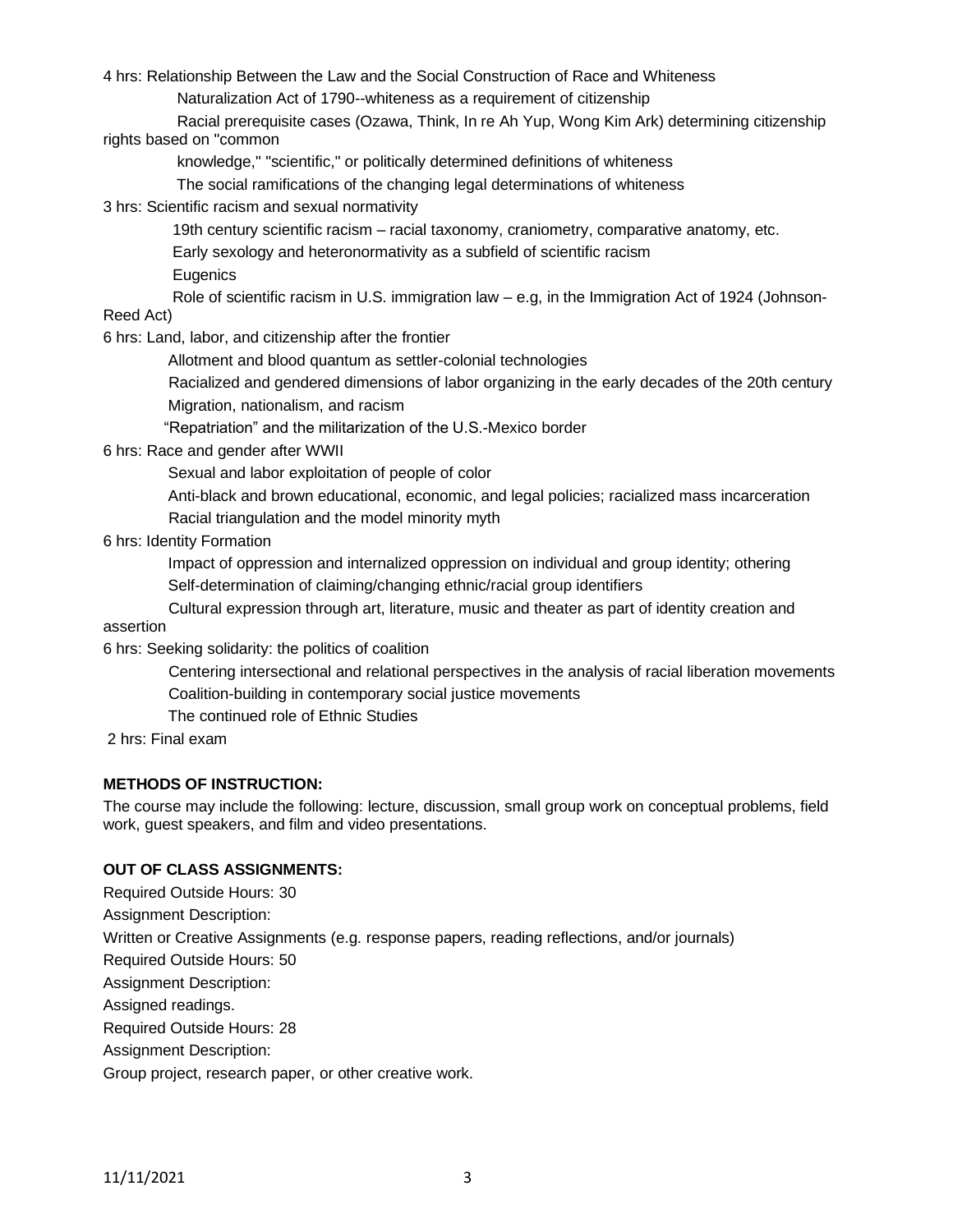# **METHODS OF EVALUATION:**

Objective examinations Percent of total grade: 30.00 % Exams may include true/false, multiple choice, short answer, and essay questions. Writing assignments Percent of total grade: 50.00 % May include written homework; reading reports; research and term papers, and personal essay or journals. Skill demonstrations Percent of total grade: 20.00 % May include a group project, individual research project, and/or presentation.

# **REPRESENTATIVE TEXTBOOKS:**

Rodney Coates, Abby Ferber, David Brunsma. The Matrix of Race: Social Construction, Intersectionality, and Inequality. Thousand Oaks, CA: SAGE Publications,2017.

This is a widely-used contemporary thematically-organized Ethnic Studies text.

ISBN: 1452202699

Reading Level of Text, Grade: 12+ Verified by: Christina Salvin

Recommended Representative Textbooks

Mae Ngai. Impossible Subjects: Illegal Aliens and the Making of Modern America. Princeton, NJ: Princeton University Press,2014.

This text focuses on immigration law and race/racism, speaks to the Asian and Mexican immigrant experience, and is also widely used in Ethnic Studies courses across the country.

ISBN: 0691160821

Reading Level of Text, Grade: 12+ Verified by: Christina Salvin

Recommended Other Texts and Materials

Lopez, Ian Haney. White By Law: the legal construction of race, 10th anniversary ed. New York University Press, 2006